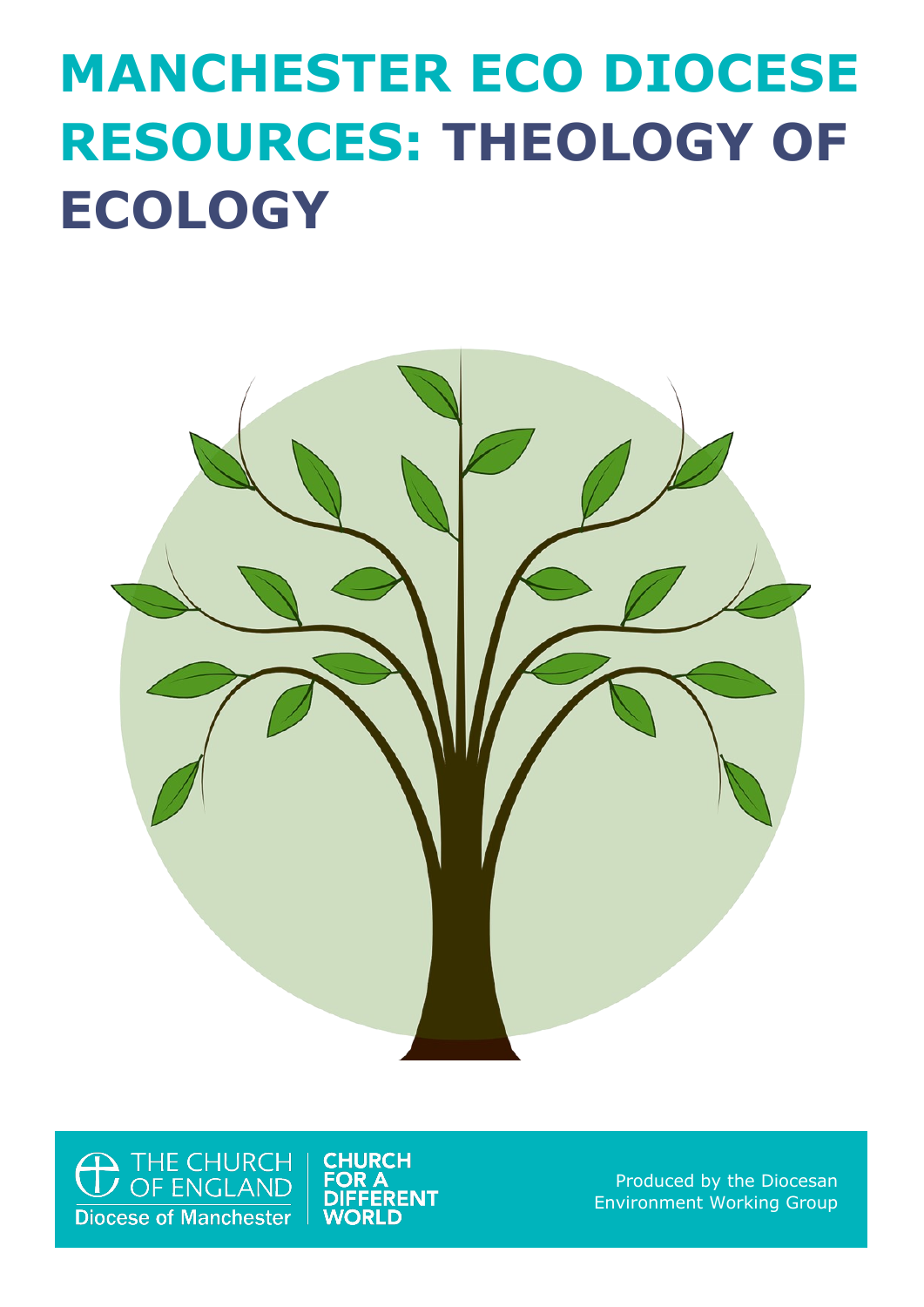# **THEOLOGY OF ECOLOGY**



*Jesus said: 'I have come that you may have life in fullness.' The context of Jesus' words makes it clear that the 'full life' he wants is spiritual. He did not say: I have come that you can live life in material excess.*

This brief theological introduction is intended for those who want a spiritual justification for ecological action. But do not have access to longer, detailed treatments or do not have time to read more widely.

#### **The crisis of climate change is an ecological issue**

The eco-systems of the world are interdependent, so climate change impoverishes the ecology of the whole world, including all humans. Our generation will bequeath a world with impaired biodiversity, fewer species, changed landscapes, and with whole cultures displaced by the resulting geographical change. The rate of these negative changes is accelerating so the numbers of people affected is increasing fast.

#### **The crisis of climate change is a moral issue**

Denying the existence (or extent) of climate change contravenes the eighth Commandment not to bear false witness—to tell the truth that human action has indeed caused the climate to change.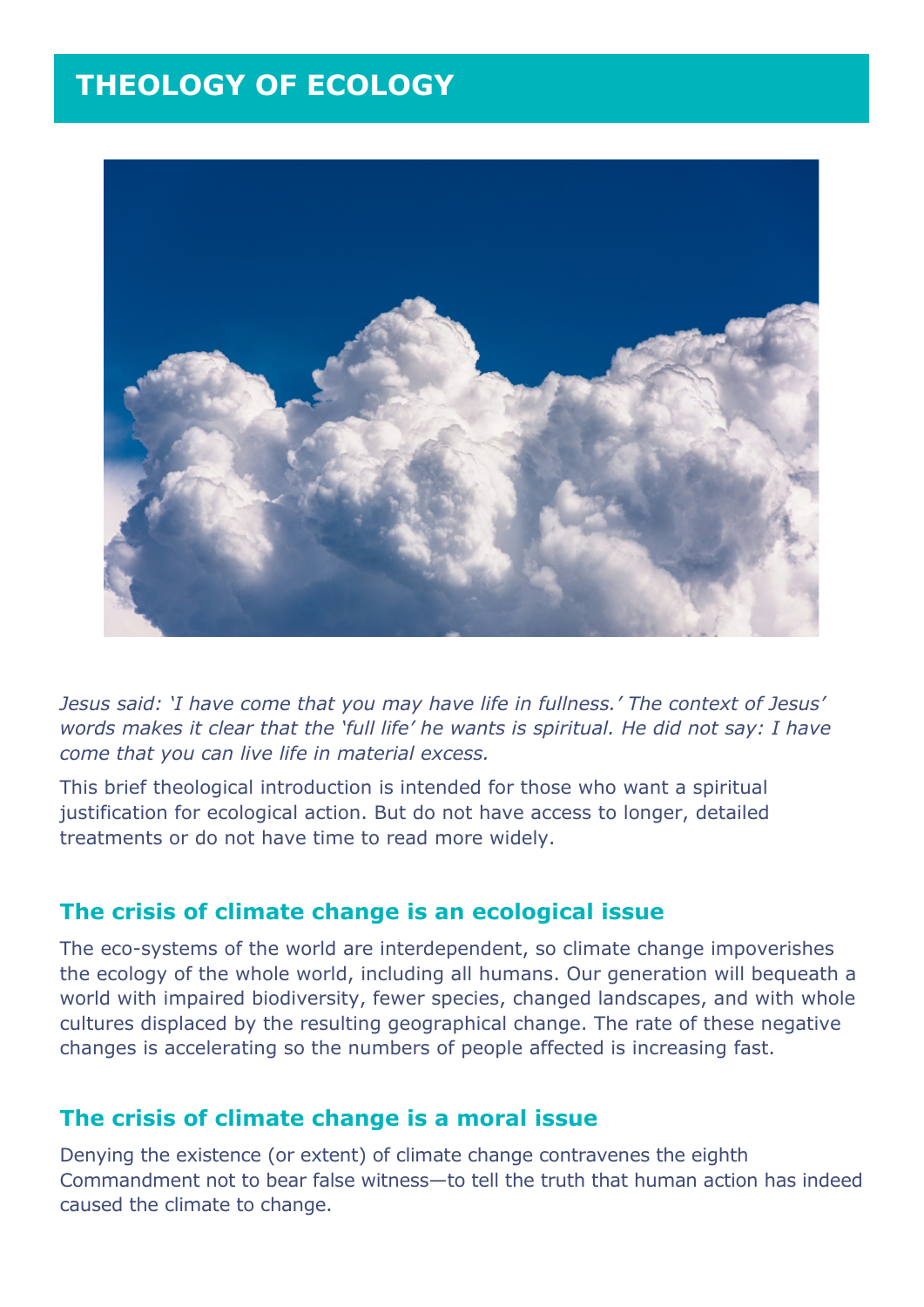## **The crisis of climate change is a justice issue**

Those most vulnerable to the effects of climate change are those least likely to have caused it. The victims are overwhelmingly the poorest people living in the poorest countries.

The gospels stress Jesus' solidarity with the vulnerable and those who suffer injustice. He interpreted his mission as coterminous with a bias toward the poor and seeking justice. Luke records Jesus applying Isaiah 61 to himself:

[Jesus said] 'The Spirit of the Lord is upon me, because he has anointed me to bring good news to the poor …' (Luke 4:18).

Jesus emphasised that solidarity further when he said, 'just as you did it to one of the least of these ... you did it to me' (Matthew 25:40). The text cites specific of clothing and feeding, etc. but the tacit underlying theme is empathy and wanting to reverse all underlying need.

## **The crisis of climate change is a theological issue**

God is love (1 John 4:16) and creation is a fruit of His love. That explains why He delights to operate in the world that He created. Genesis 1 records God pronouncing every stage of His creation as 'good.' This adjective ( ובֹ ֑ט*ṭō·wḇ*) has connotations of 'pleasant, agreeable to the senses' and 'advantageous' but also 'pure' and 'in proportion.'

Translators often phrase the 'dominion verses' Genesis 1:26–28 as,

'Be fruitful and multiply; fill the earth and subdue it; and have dominion over … every living thing that moves upon the earth.'

The word translated 'have domination' ( , וּ ֞ד ְורּ*ū·rə·ḏū*) is elsewhere rendered 'trample,' 'chastise' or 'defeat.' It's a late Hebrew word implying military action. It postdates the shifts toward agriculture, when the context suggests a role of caretaking, stewardship and oversight. As spiritual beings capable of listening to God, these verses express a responsibility to care for nature in ways that are consistent with God's will. The concept of sabbaths (Leviticus 25:2–5) gives further insights into God's attitudes towards the environment.

God's dealings with humankind are described within many covenants. The first is that between God and Noah (Genesis 9:8–17). God gave an unconditional pledge to every living thing. It commits to maintaining the relationship between Creator and creation.

Humankind and not God has broken the covenant. The damaged caused to creation represents a falling short in humankind's oversight, for which a common shorthand is 'sin'. People of faith must therefore respond to climate change. That response will be twofold: firstly, with acts that evince personal repentance such as lifestyle change. Secondly, they will seek to bring about the Kingdom of God, actively opposing those actions that damage the environment as an act of discipleship.